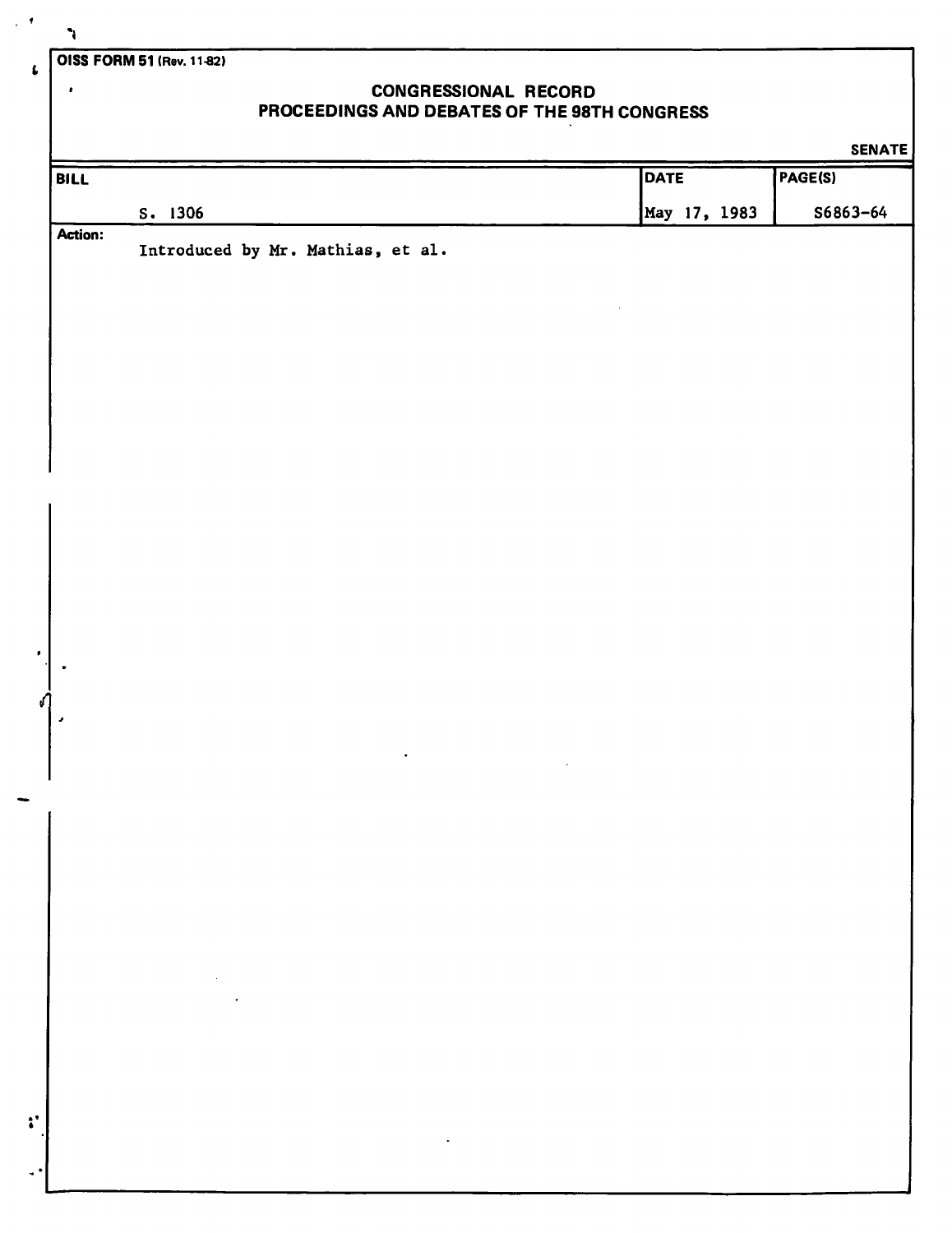**By Mr. MATHIAS (for himself, Mr. BAKER, Mr. THURMOND, Mr. BIDEN, Mr. PERCY, Mr. DOLE, Mr. LAXALT, Mr. HATCH, Mr. DECONCINI, Mr. BAOCUS, Mr. HEFLIN, Mr. DENTON, and Mr. GRASSLEY):** 

**S. 1306. A bill to amend the patent law to restore the term of the patent grant for the period of time that nonpatent regulatory requirements prevent the marketing of a patented product; to the Committee on the Judiciary.** 

**PATENT TERM RESTORATION ACT OF 1983 • Mr. MATHIAS. Mr. President, today we introduce the Patent Term Restoration Act of 1983, an attempt to set straight a serious problem in the patent system. Our bill would give back to the inventor, up to a maximum of 7 years, the time lost while the new patented product clears all tests required by the Federal Government. The predecessor of this bill in the 97th Congress, S. 255, passed the Senate without a dissenting vote on** 

**July 9,1981. Current law wisely requires exhaustive premarket tests to make sure that certain products are safe for the public and the environment. However, in testimony at the Judiciary Committee hearing in April 1981, we learned that over the past 20 years, as tests became more elaborate and time consuming, the inventor has been left with less and less of the normal 17 year patent. These tests eat into the life of the patent in such a major way that the inventor can commercially exploit it for only a few years. This degradation undermines the basic rationale of the patent system. The pharmaceutical drug and agricultural chemical industries are particularly hard hit, at a time when they face rapidly rising research and development costs and stiffening competition from overseas, where full patent protection is more dependable.** 

**My bill in no ways affects the Federal safety and environmental testing requirements. In fact, it may even remove some of the pressure to rush the tests along. Simply stated, it would correct the serious inequity in the patent system that accidentally results from these testing requirements. I was personally touched by a recent death that followed a 30-year battle against Parkinson's disease. I have no doubt that sometime soon a cure for that disease will be found by a university lab or a drug company, or even a lone inventor, whose incentive to invest time, sweat, money, and brainpower is based at least in part on the prospect of securing a valuable 17-year patent.** 

**Our patent system has given us**  life-saving medical break**throughs. The expectation of great rewards spurs great risk taking, and I remain convinced that inventors deserve that full 17-year patent. On balance, the public will be the ultimate winner.** 

**The present version of the bill incorporates some technical improvements over the previous bill, and allows inventors to choose which patent they want to apply the restoration to either the patented product itself or the. patented process by which it's made, since the Government subjects both patents to the same exhaustive scrutiny.** 

**Last year the House Judiciary Committee, under the leadership of Chairman KASTENMEIER, revised the Senatepassed bill extensively before reporting it, and I expect that the Senate Judiciary Committee will want to examine those recommendations carefully in the course of our deliberations on the bill this year.** 

**I urge all my colleagues to give careful consideration to this effort to strengthen the U.S. patent system, bearing in mind the words of its original architect, Thomas Jefferson, who thought that "ingenuity should receive liberal encouragement."** 

**I ask unanimous consent that the text of the bill be printed in the RECORD.** 

**There being no objection, the bill was ordered to be printed in the RECORD, as follows:** 

## **S. 1306**

*Be it enacted by the Senate and House of Representatives of the United States of America in Congress assembled,* **That this Act may be cited as the "Patent Term Restoration Act of 1983".** 

**SEC. 2. (a) Section 155 of title 35 of the United States Code is amended by-**

**(1) striking out "Notwithstanding" and inserting in lieu thereof "(d) Notwithstanding"; and** 

**(2) striking out "5 155. Patent term extension" and inserting in lieu thereof the following:** 

**"8155. Restoration of patent term** 

**"(a)(1) Except as provided in paragraphs (3) and (4), the term of a patent which encompasses within its scope a product subject to regulatory review, or a method for using or a method for producing such a product, shall be extended from the original expiration date of the patent by the amount of time equal to the regulatory review period if-**

**"(A) the owner of record of the patent gives notice to the Commissioner in compliance with the provisions of subsection (b)** 

**(1); "(B) the product has been subjected to regulatory review pursuant to statute before its commercial marketing or use; and "(C) the patent to be extended has not ex-**

**pired prior to notice to the Commissioner under subsection (b)(1).** 

**"(2) The rights derived from any claim of any patent extended under paragraph (1) shall be limited—** 

**"(A) in the case of any patent, to the scope of such claim which relates to the product subject to regulatory review; and** 

**"(B) In the case of a patent which encompasses within its scope a product—** 

**"(1) which is subject to regulatory review under the Federal Food, Drug, and Cosmetic Act. to the uses of the product which may be regulated by the chapter of such Act under which the regulatory review occurred; or** 

**"(ii) which is subject to regulatory review under any other statute, to the uses of the product which may be regulated by the statute under which the regulatory review occurred.** 

**"(3) In no event shall the term of any patent be extended for more than seven years nor shall more than one patent be extended for the same regulatory review period for the product.** 

**"(4) The term of a patent which encompasses within its scope a method for producing a product may not be extended under this section if—** 

**"(A) the owner of record of such patent is also the owner of record of another patent**  which encompasses within its scope the **same product; and** 

**"(B) such patent on such product has previously been extended under this section.** 

**"(b)(1) To obtain an extension of the term of a patent under subsection (a), the owner of record of the patent shall notify the Commissioner, within ninety days after the termination of the regulatory review period for the product to which the patent relates, that the regulatory review period has ended. Such notification shall be in writing, under oath, and shall—** 

**"(A) identify the Federal statute under which regulatory review occurred or, if the regulatory review occurred under the Federal Food, Drug, and Cosmetic Act, the chapter of the Act under which the review occurred;** 

**"(B) state the dates on which the regula- • tory review period commenced and ended;** 

**"(C) identify the product for which regulatory review was required;** 

**"(D) state that the requirements of the statute under which the regulatory review referred to in subsection (a)(1)(B) occurred have been satisfied and commercial marketing or use of the product is not prohibited;** 

**"(E) identify the patent and any claim thereof to which the extension is applicable - and the length of time of the regulatory review period for which the term of such patent is to be extended; and** 

**"(F) state that no other patent has been extended for the regulatory review period for the product.** 

**"(2) Upon receipt of the notice required by paragraph (1), the Commissioner shall promptly publish in the Official Gazette of the Patent and Trademark Office the information contained in such notice. Unless the requirements of this section have not been met, the Commissioner shall issue to the owner of record of the patent a certificate of extension, under seal—** 

**"(A) stating the fact and length of the extension;** 

**"(B) identifying the product and the statute under which regulatory review occurred; and** 

**"(C) specifying any claim to which such extension is applicable.** 

**Such certificate shall be recorded in the official file of the patent so extended and shall be considered as part of the original patent.** 

**"(c) As used in this section—** 

**-"(1) the term 'product' means any machine, manufacture, or composition of matter for which a patent may be obtained, and includes the following:** 

**"(A) any new drug, antibiotic drug, new animal drug, device, food additive, or color additive subject to regulation under the Federal Food, Drug, and Cosmetic Act;**